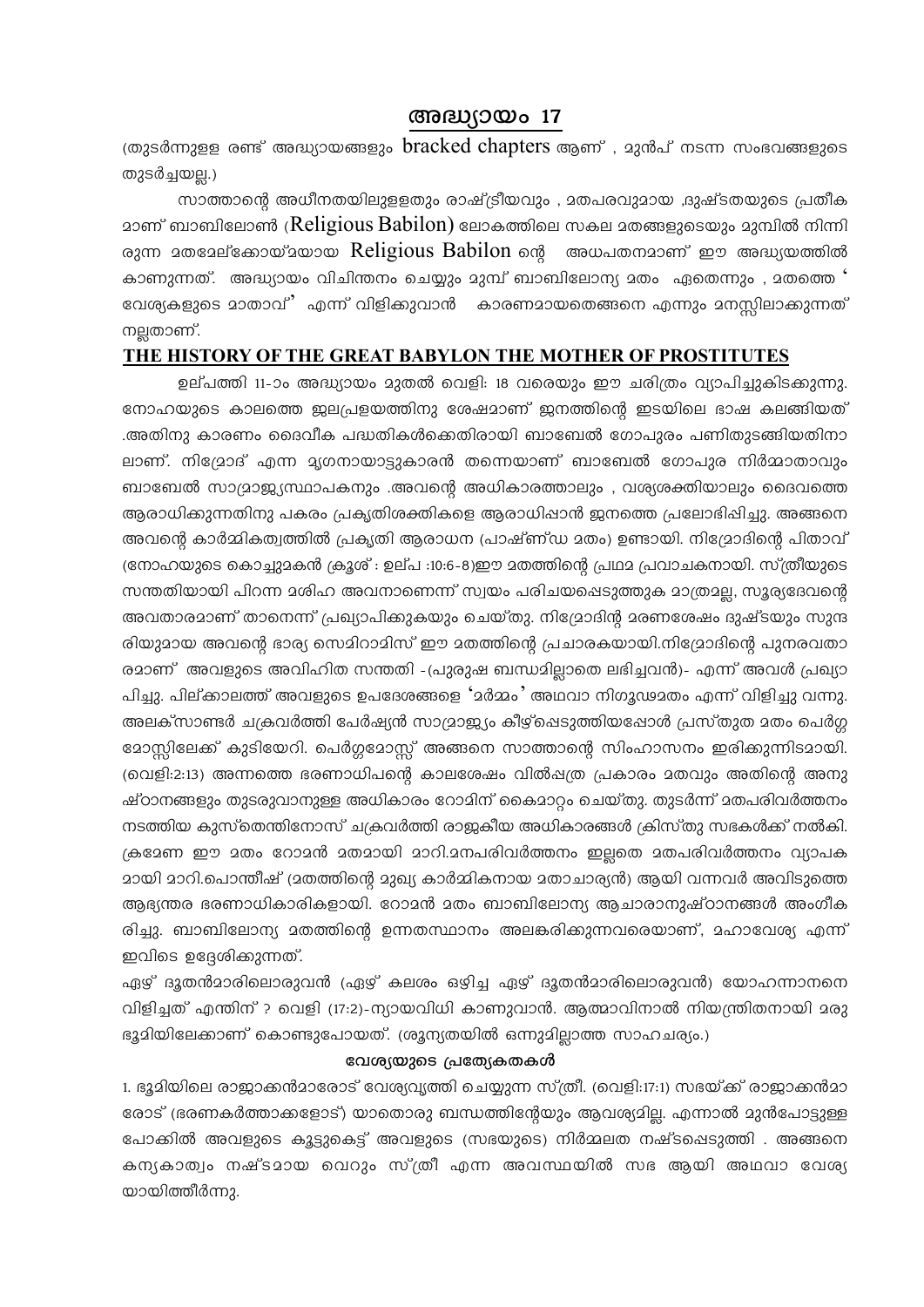2. ഭൂവാസികളെ മത്തരാക്കിയവൾ. വെളി:17:1)

ബാബേൽ സർവ്വഭൂമിയേയും ലഹരിപിടിഷിക്കുന്ന പൊൻപാത്രം ആയിരുന്നു. (യിരെ:51:7) (മുകളിൽ എഴുതിയ ചരിത്രം ശ്രദ്ധിക്കുക) ഇന്നത്തെ സഭയ്ക്ക് യഥാർത്ഥബന്ധം ലോകത്തോടാ ണ്. ക്രിസ്തുവിനോടല്ല. അവളോടു ചേരുവാൻ അവൾ ലോകജനതയെ പ്രേരിഷിക്കുക മാത്രമല്ല, രാഷ്ട്രീയ അധികാരവുമായി അനുരഞ്ജുനപ്പെടുകയും അനീതിയെ പ്രോത്സാഹിഷിക്കുകയും ചെയ്യുന്നു.

3.2ഹാവേശ്യയാണ് ഇവൾ.

മണവാളനായ ക്രിസ്തുവിനു വേണ്ടി ഒരുങ്ങി കാത്തിരിക്കേണ്ട സഭ ദൈവവചനം മറന്ന് ജീവിച്ച ഷോൾ കളങ്കിതയായി മാറി. കർത്താവിന്റെ വരവിനുവേണ്ടി ജനത്തെ ഒരുക്കുകയും ആത്മാക്ക ളുടെ മാനസാന്തരത്തിനായി പ്രവർത്തിക്കുകയും ചെയ്യുന്ന രക്ഷിക്കപ്പെട്ടവരുടെ കൂട്ടമായി സഭ നിലനിൽക്കുന്നതാണ്. ദൈവീകതാല്പര്യം.

Read  $\omega$ ിരെ :(6:9,10)

യെഹ: (6:9), യാക്കോ : (4:4)

യെഹ :(20:30-33)

4. പെരുവെള്ളത്തിന്മീതെ ഇരിക്കുന്ന. വെളി :(17:2) പെരുവെള്ളം എന്തിനെ കാണിക്കുന്നു. വെളി :(17:15)

- 5. യോഹന്നാൻ കണ്ടമൃഗത്തിന്റെ പ്രത്യേകതകൾ-വെളി :(13:1-10)
	- $a.7$  തല (1+3)- 7 മലയെ കാണിക്കുന്നു
		- (7 മലമേൽ പണിത പട്ടണം റോം)

 $b_{.10}$  കൊമ്പ് - വെളി (17:12)

വെളി (17:8) ൽ മൃഗത്തിന്റെ വ്യാഖ്യാനം

Read  $(1 \text{ } \infty)$   $(2.18)$ 

6. സ്ത്രീയുടെ വസ്ത്രം - വെളി 17:4)

(ആഡംബര വസ്ത്രം ആരുടേത് ? ലൂക്കോ : 16:19)

- 7. പൊന്നും രത്നവും മുത്തും ധരിച്ചവൾ. (17:4)
	- (സഭ ലോകത്തെ ആകർഷിക്കുന്നതായി മാറി)

8. അവളുടെ കയ്യിൽ സ്വർണ്ണപാനപാത്രം പിടിച്ചിരിക്കുന്നു. (വെളി :17:4)

ലോകഇമ്പങ്ങളെ ആകർഷിക്കുന്ന നിയമങ്ങൾ സ്വർണ്ണ പാത്രത്തിൽ ജനത്തിനു കൊടുക്കുന്നു. ദുർമ്മാർഗ്ഗത്തിൽ ജീവിക്കുമ്പോൾ തന്നെ ദൈവത്താലംഗീകരിക്കപ്പെട്ടവരാകാമെന്ന് ജനത്തെ പഠിഷിക്കുന്നു. ഇനത്തിന് സന്തോഷം പക്ഷേ ദൈവം ദു:ഖിക്കുന്നു. (ഉല്പ:6:5)

9. നെറിയിലെഴ്ചുതിയ പേർ (17:5)

ദുർഗന്ധം പൂർണമായ നാമം സകലരും കാണുകയും , വായിക്കുകയും ചെയ്യത്തക്കവിധം അവളുടെ നെറ്റിയിൽ എഴുതിയിരിക്കുന്നു.

 $Read$   $\Omega$   $(3:19)$ 

10. രക്തംകുടിച്ച് മത്തയായവൾ- വെളി (17:6) അഗാധത്തിൽ നിന്ന് കയറി നാശത്തിലേക്ക് (നരകത്തിലേക്ക്) പോകുവാനിരിക്കുന്ന മൃഗത്തെ കണ്ട് ഭയപ്പെട്ടവർ - (17:8) -

ലോകസ്ഥാപനം മുതൽ ജീവപുസ്തകത്തിൽ പേർ ഇലാത്തവർ

രണ്ട് കാര്യങ്ങൾ ഇതിൽ നിന്ന് വ്യക്തമാണ്.

1. ജീവപുസ്തകം ലോകസ്ഥാപനം മുതലുണ്ട്

തെളിവ് -(പുറ :32:32), സ്കീ (139:16), എബ്രാ:(12:23)

2. ലോകസ്ഥാപനം മുതൽ എതിർക്രിസ്തുവിന്റെ ആത്മാവും വ്യാപരിച്ചിരിക്കുന്നു. പ്രാപം ആദ്യവാതിൽക്കൽ എത്തിയപ്പോൾ മുതലാരംഭിച്ചു. , സഭ എടുക്കപ്പെടും വരെ അത് തുടരുന്നു)